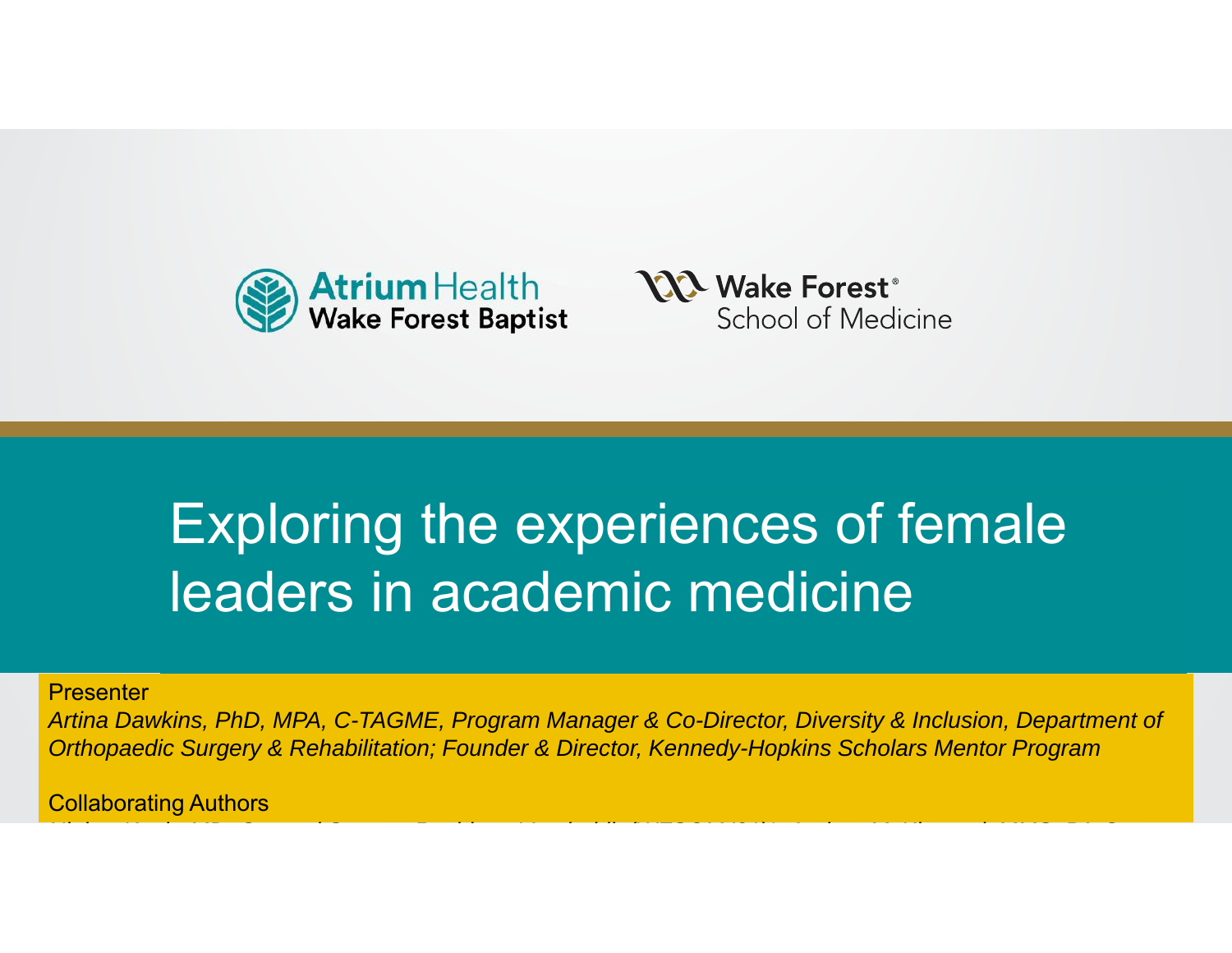## Problem Statement

• *Exploring the Experiences of Female Leaders in Academic Medicine, is a research project that aims to fill the existing knowledge gap regarding the factors that minoritized and nonminoritized females face in their leadership journey in academic medicine.*



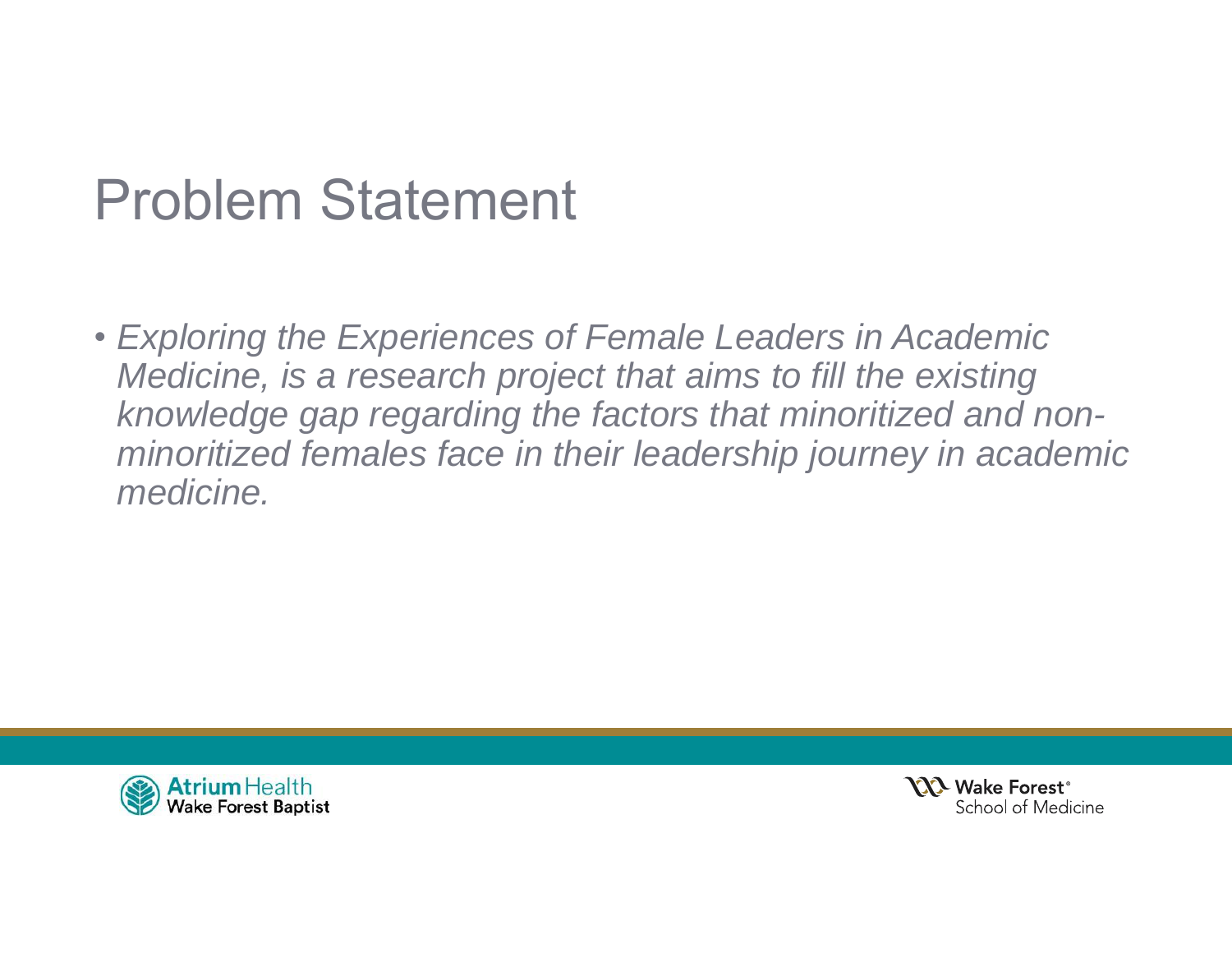# Study Design

• *Phase One of this qualitative study will utilize a phenomenological design where data will be collected via semistructured interviews. Approximately 250 female leaders, who have participated in the Women in Medicine and Science (WIMS) program and Career Development for Women Leaders (CDWL) programs from 2008 to present, will be contacted to volunteer to participate in this study.* 



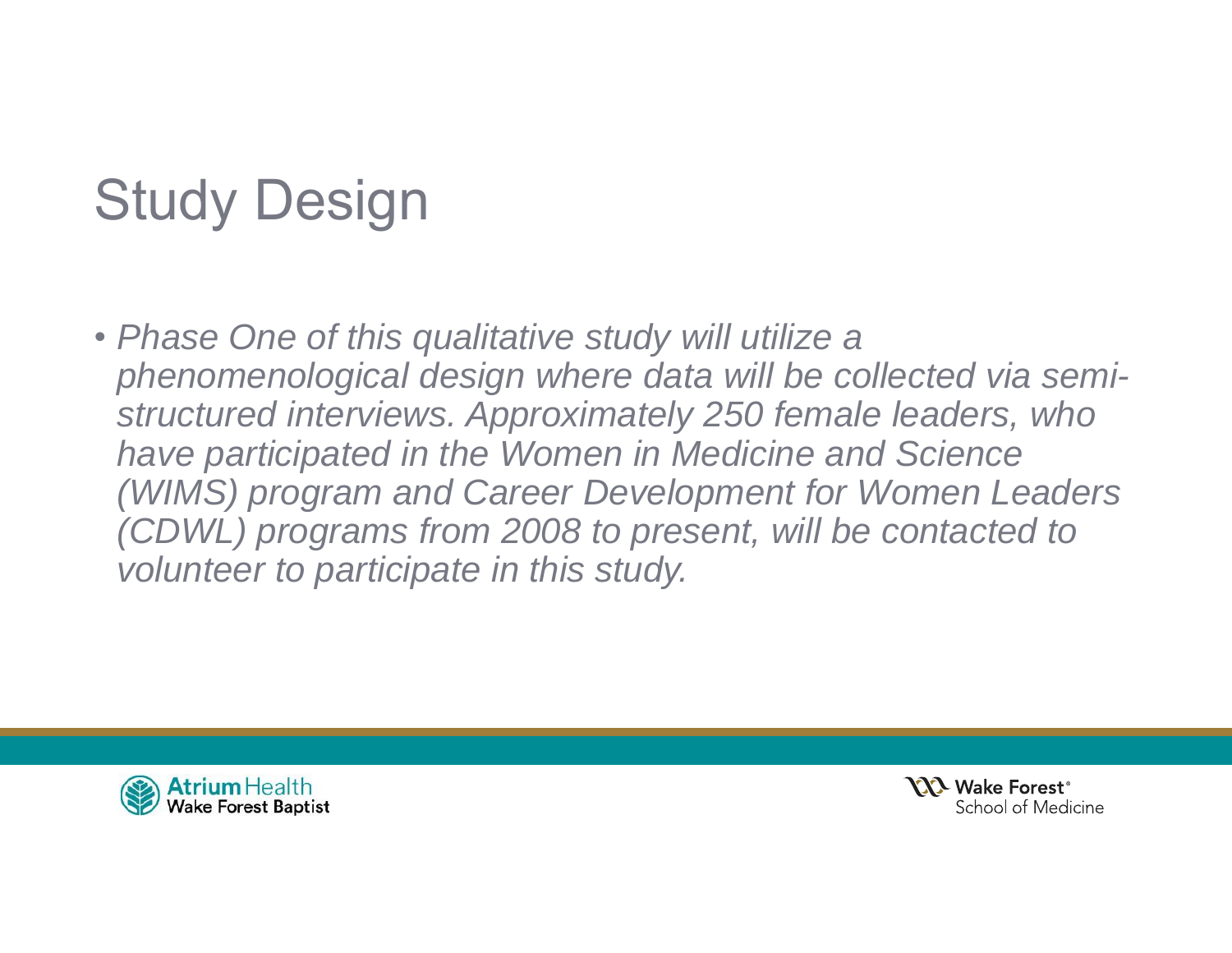## Evaluation Plan & Conclusion

- *Interview transcripts will be analyzed utilizing using process coding and identification of emerging themes.*
- *We aim to gain insight into the experiences faced by minoritized and non-minoritized female leaders in academic spaces including, but not limited to, successes, challenges, opportunities, barriers, etc.*



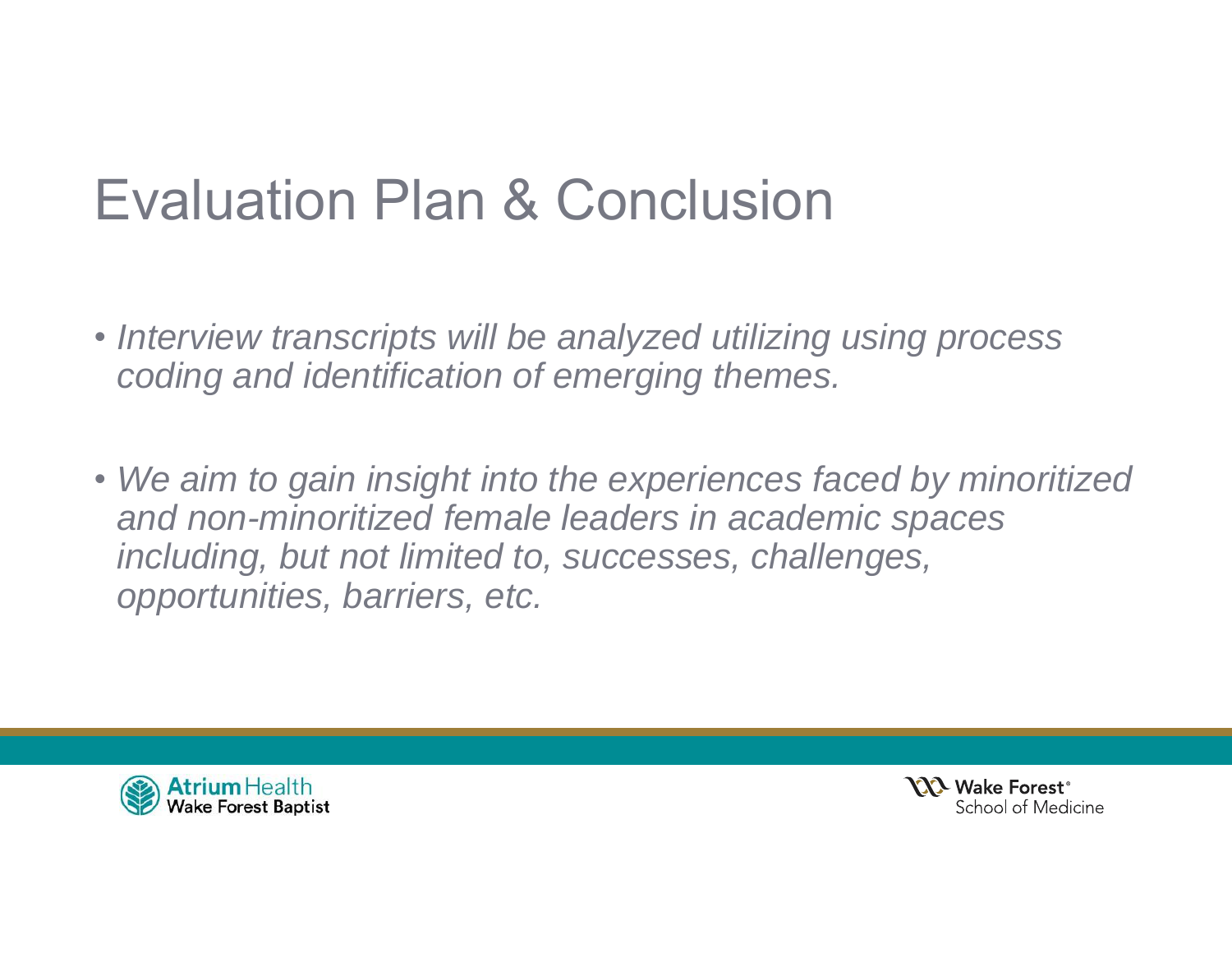## Questions for Discussion

- *Should we cast a wide net to include more female leaders within Atrium Health Wake Forest Baptist Health system? If so, how do we do that?*
- *At what point in the project, should we include our Charlotte partners who are female leaders in academic medicine?*